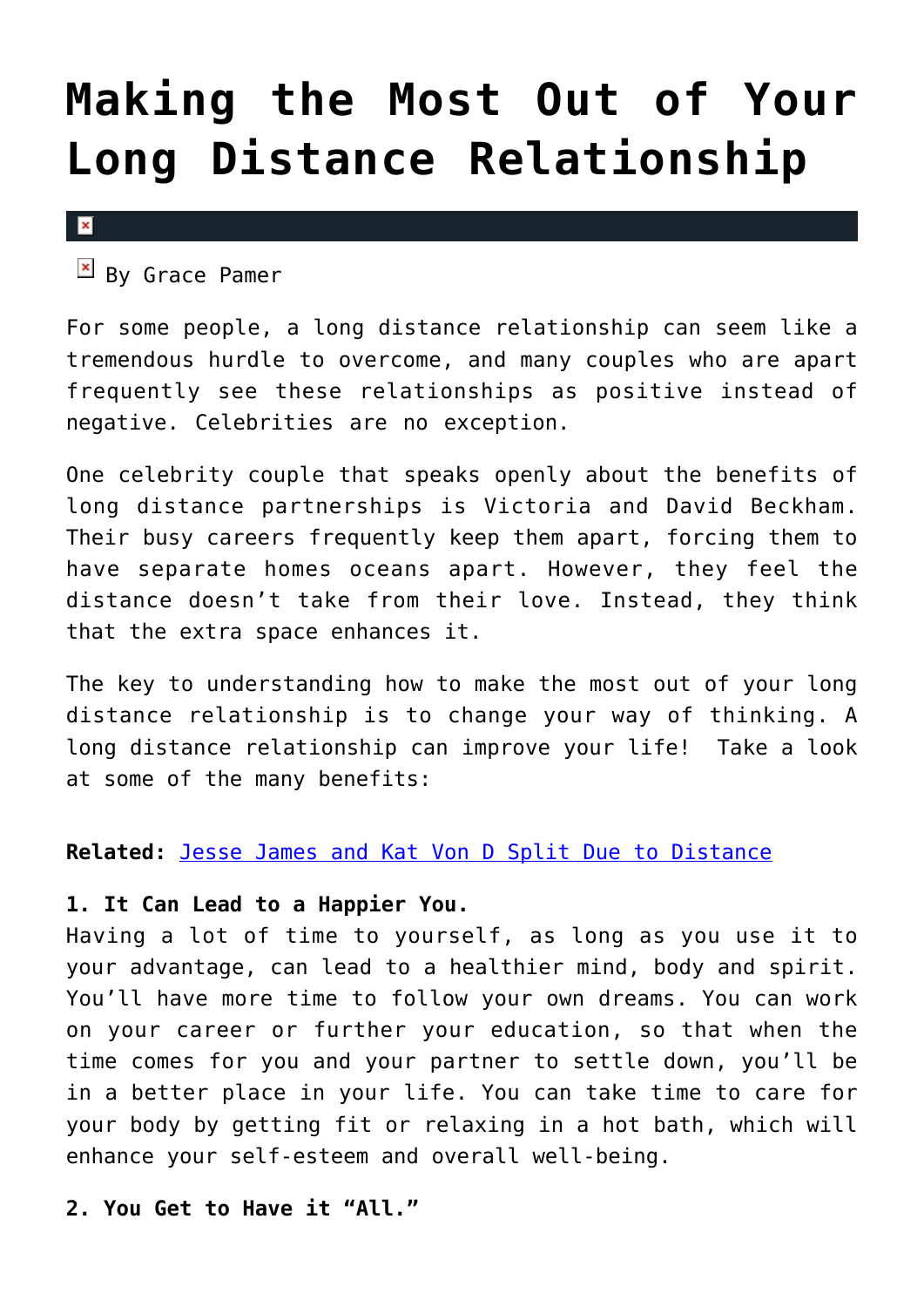Many singles yearn for companionship and love, while many people who are in relationships yearn for the freedom they had when single. In a long distance relationship, you have both a loving, supportive partner and time to yourself. It's the perfect combination of some of the best elements of single life and dating.

**Related:** [4 Ways to Make Your Long Distance Relationship Work](http://cupidspulse.com/ways-make-long-distance-relationship-work/)

#### **3. No One Will Resent the Relationship.**

If you talk to many unhappy couples, you will hear stories like, "I was going to get my Master's degree, but I met my love and settled down." In the passion of love, it is easy to put aside dreams because it feels as if nothing else matters. But years later, that can impact a relationship negatively. There is plenty of time for you to pursue becoming your own person when your partner is far away.

### **4. It Can Make the Relationship Stronger and Healthier.**

When two people in love are also fulfilling their own hopes and dreams, that positive energy will spill over into their relationship. A couple is only as strong as the two individuals who form it. If either partner feels they have no free time, missed out on their dreams or lack fulfillment, the relationship is bound to suffer.

#### **5. You Can Still Keep the Romance Alive.**

Being apart doesn't mean that you'll be treating each other like strangers. You can find ways to connect every day, and even tell your lover goodnight each night. With modern advancements like Skype, you can even see each other's faces and talk about your day while eating dinner at the table. Don't think of these types of relationships as dispassionate and lonely! Absence can make the heart grow fonder. You'll be even more passionate and romantic if you find unique ways to stay bonded though physically separated.

For reasons like these, long distance relationships can